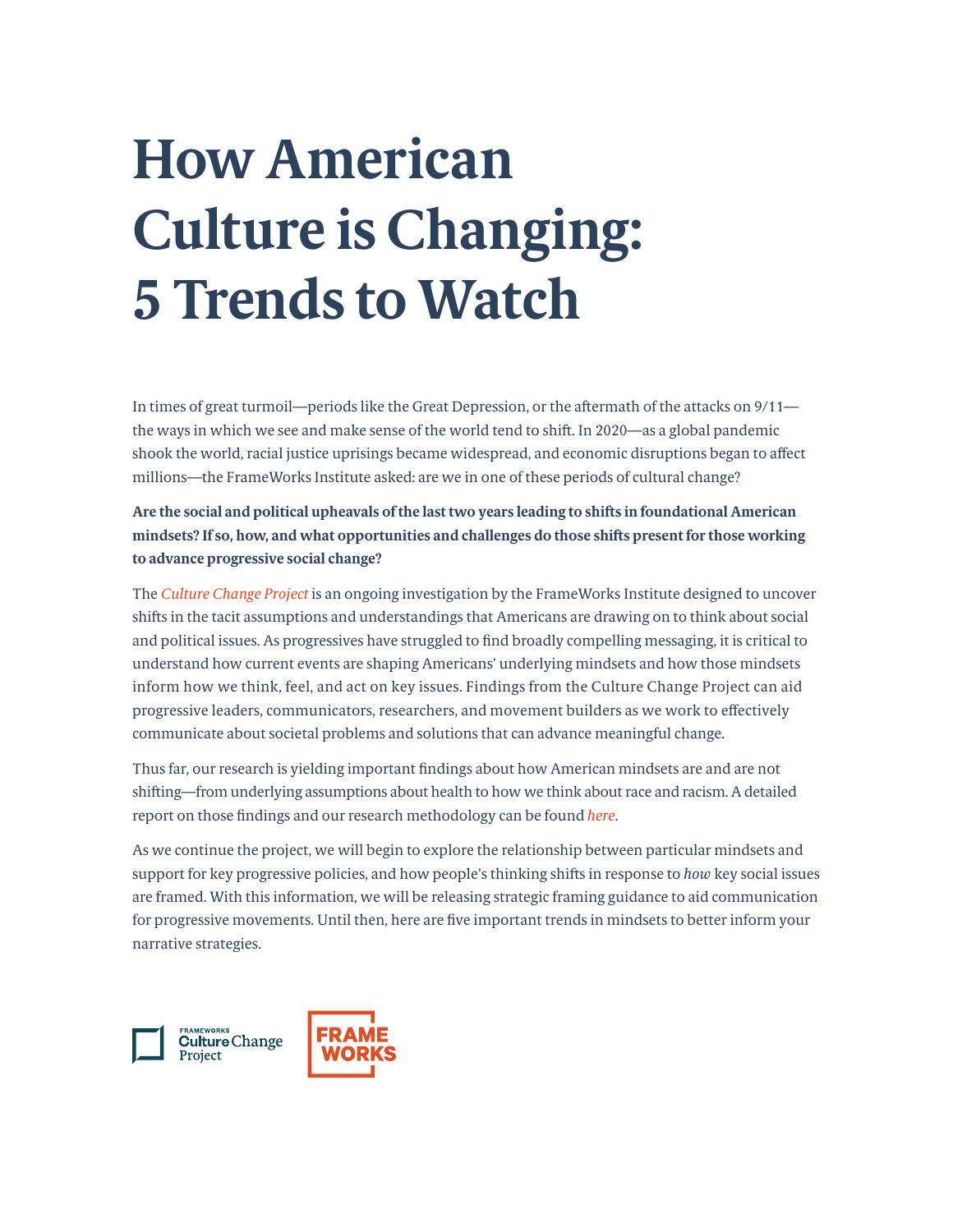### Individualism remains a dominant American mindset, but systems thinking is on the rise.

#### **What We're Finding**

*Individualism* is the assumption that individual outcomes—both positive and negative—are a function of a person's will, drive, and choice. This mindset has been foundational in American culture since before the founding of our country, shaping default assumptions about topics as wide-ranging as education, health, poverty, and aging. *Systems thinking*, on the other hand, recognizes how the structures and institutions around us can shape outcomes in favor of some over others.

In both qualitative and quantitative research, we find that members of the public across all subgroups continue to look first to individuals' choices to explain societal problems. However, based on more than 20 years of research on Americans' cultural mindsets, we saw that there was a rise in systemic thinking in spring-summer 2020, which has persisted over time. This systemic perspective does not seem to be displacing individualism but rather, for some people, is creating more balanced thinking about the role of individual and structural factors in influencing outcomes. It is important to note that the rise of systemic thinking does not extend to health. Across political affiliations, people continue to view health as a function of individual choices more so than a product of our environments, access to resources, and/or policies.

#### **So What?**

Although individualism won't be fully replaced by systemic thinking, if Americans more consistently view societal issues from a perspective that recognizes how environments and policies shape us, the need for fundamental changes—from the rebalancing of economic power to policies that advance racial equity—becomes easier to see and support.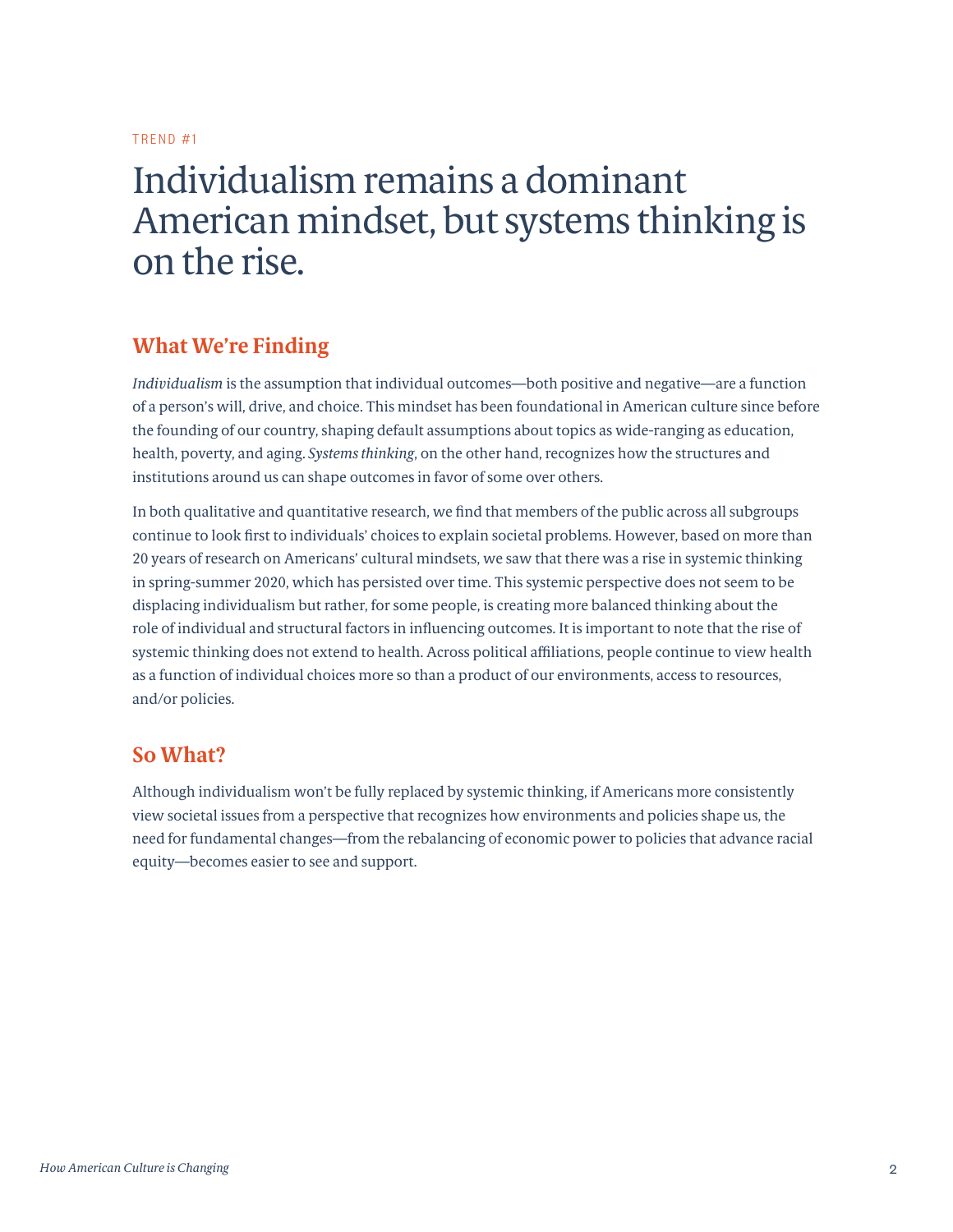### People are increasingly acknowledging the systemic components of racism, along with individual biases.

#### **What We're Finding**

Consistent with the findings about individualism, Americans overwhelmingly attribute racial disparities to people's individual biases as opposed to fundamental problems that exist within our systems and institutions. However, our research indicates that a structural view of racism is increasingly present among Americans, and that this view has persisted even as the intensity and prevalence of racial justice protests has decreased. Levels of endorsement for a structural view of racism did not drop between August 2020 and December 2021. If anything, structural thinking seems to be gaining a durable foothold.

#### **So What**

The *persistence* of the recognition of systemic racism is critically important, potentially signaling that the uprisings and national conversations about race may have led to lasting cultural shifts in how Americans think about race and racism. This trend also speaks to people's ability to hold multiple mindsets at once, meaning that even while interpersonal racism exists and *can* be used as a reason to avoid examining systems and structures, people are increasingly balancing that mindset with a more comprehensive one. This is an important opportunity for progressive communicators to continue to tap into that systemic mindset without needing to invalidate the individual one.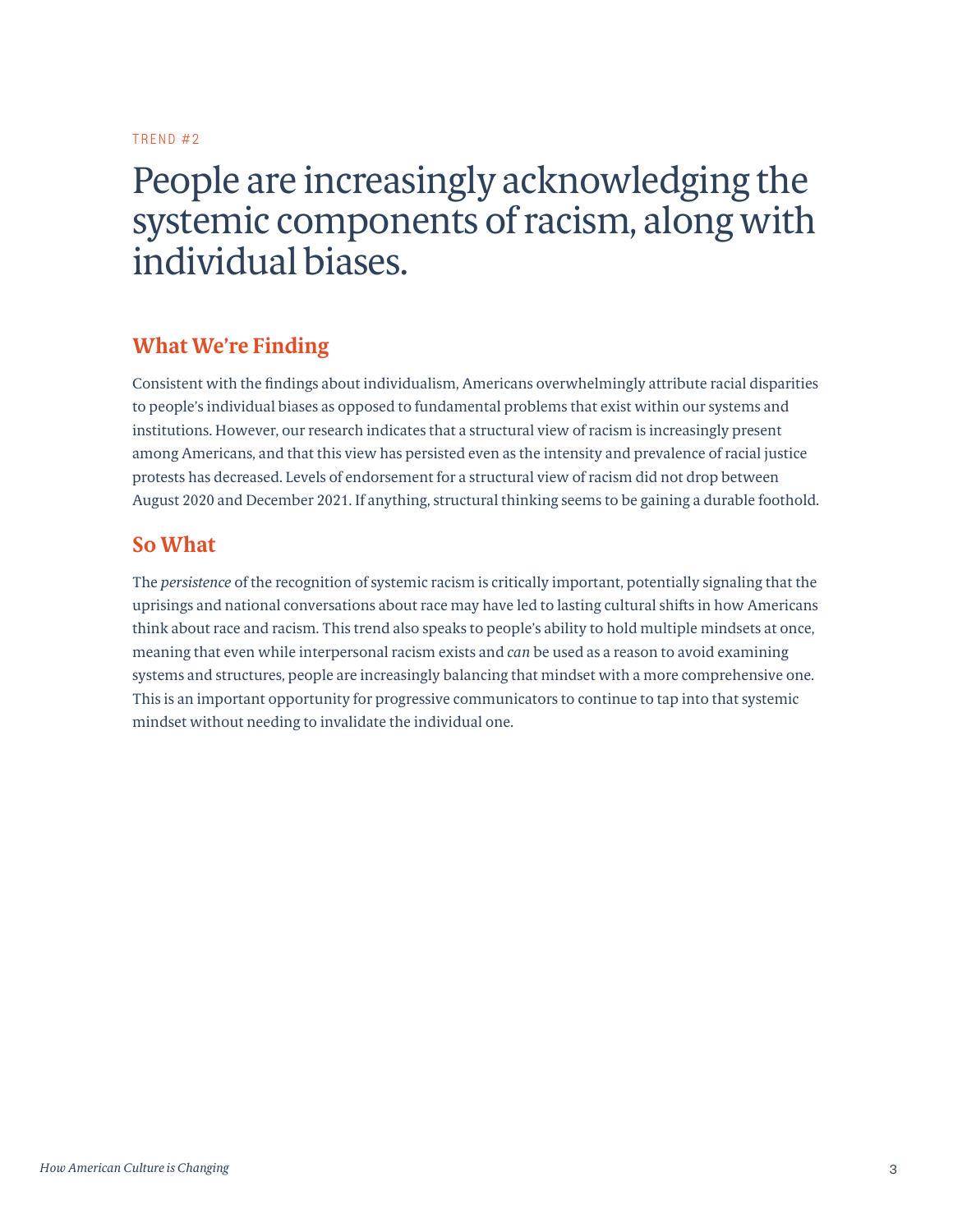### People recognize that policy shapes economic outcomes but, paradoxically, see the job market and inequality as outside of government control.

#### **What We're Finding**

According to our research, the pandemic seems to have consolidated the recognition that public policy can affect who benefits in the economy. Even though this mindset is slightly more prominent among Democrats than Republicans, the majority of people *across* groups recognize that policy plays a major role in shaping economic outcomes. However, the specific ways that the government can shape economic realities is not well understood. People think of government as something outside and apart from the economy that can push or nudge it in particular directions, but they don't see government as writing the rules as to, fundamentally, how the economy *works*.

Although the majority of people see the economy as a designed system, many aspects of the economy are assumed to be outside of the government's capacity to influence. Specifically, inequality is seen as something that is naturally occurring, particularly among Republicans. Even among Democrats, the mindset that inequality is natural is strong, despite the dominant belief that policy can shape outcomes. Similar thinking is also applied to work and jobs—people see jobs and pay as determined by a naturally functioning market that's outside of government control.

#### **So What?**

Absent a full understanding of how policy shapes economic outcomes, people assume that both the job market and economic inequality are inevitable because it's impossible to see how we could change the system to address inequality at a foundational level. This is both a challenge and an opportunity for progressives. Because people struggle to understand how government structures the economy, it limits people's ability to see that things like jobs and inequality can be addressed by government changing basic policy choices.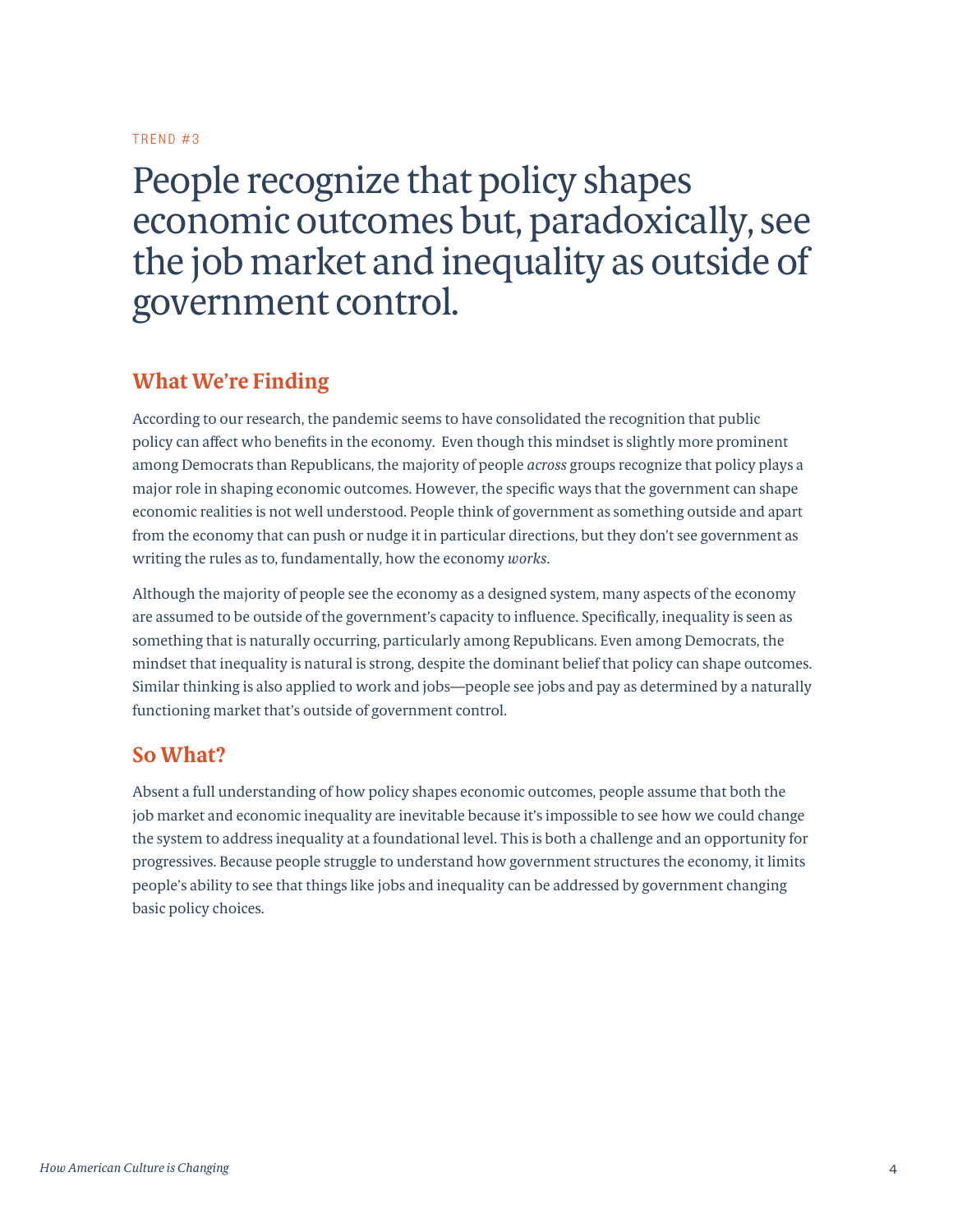### "System is rigged" thinking has become an even more dominant part of American culture.

#### **What We're Finding**

Discourse about how the "system is rigged" has become increasingly common. But what system are we talking about? Who is rigging it, why, and how?

Over the past decade, we've seen this mindset increasingly dominate thinking about economic and political issues, and the past two years have reinforced this trend. Americans across ideological and demographic groups widely draw upon this mindset to explain real and perceived injustices in American society. However, there is a lack of explanation as to *who* is pulling the strings, *what* systems are being rigged, and *how* this is happening.

This lack of specificity leaves the mindset open to multiple uses and interpretations, meaning it can be cued and manipulated in different ways by political actors to serve their own interests. Conservatives often fill in the blanks by pointing the finger at Latinx immigrants, Black people, Jews, and socialists, suggesting that liberal elites are rigging the system to benefit these groups at the expense of white Americans. Progressive accounts highlight corporate power and the ways that business and political elites protect and reinforce their power to stack the deck against working families and exploit marginalized groups.

#### **So What?**

The prevalence *and* contestation of this mindset leaves progressives with a couple of important opportunities. "System is rigged" thinking is open to being activated by both progressives and conservatives, which presents an urgent opportunity for progressives to activate this mindset in ways that build understanding and ultimately support for progressive systems change.

Additionally, because people don't have a clear sense of how the system is rigged, it becomes difficult for people to understand how it might become *not* rigged. This can leave people in a fatalistic place, with a sense that the problem is too great or entrenched to be solved. It is therefore important to avoid describing the problem in ways that activate a sense of fatalism around these "rigged systems."

Putting meaningful systems change on the agenda will require shifting the terrain of our current debate, likely by filling in current understandings of which systems are rigged, how, and by whom, while avoiding the common traps of fatalism that can stall or prevent actions that lead to change.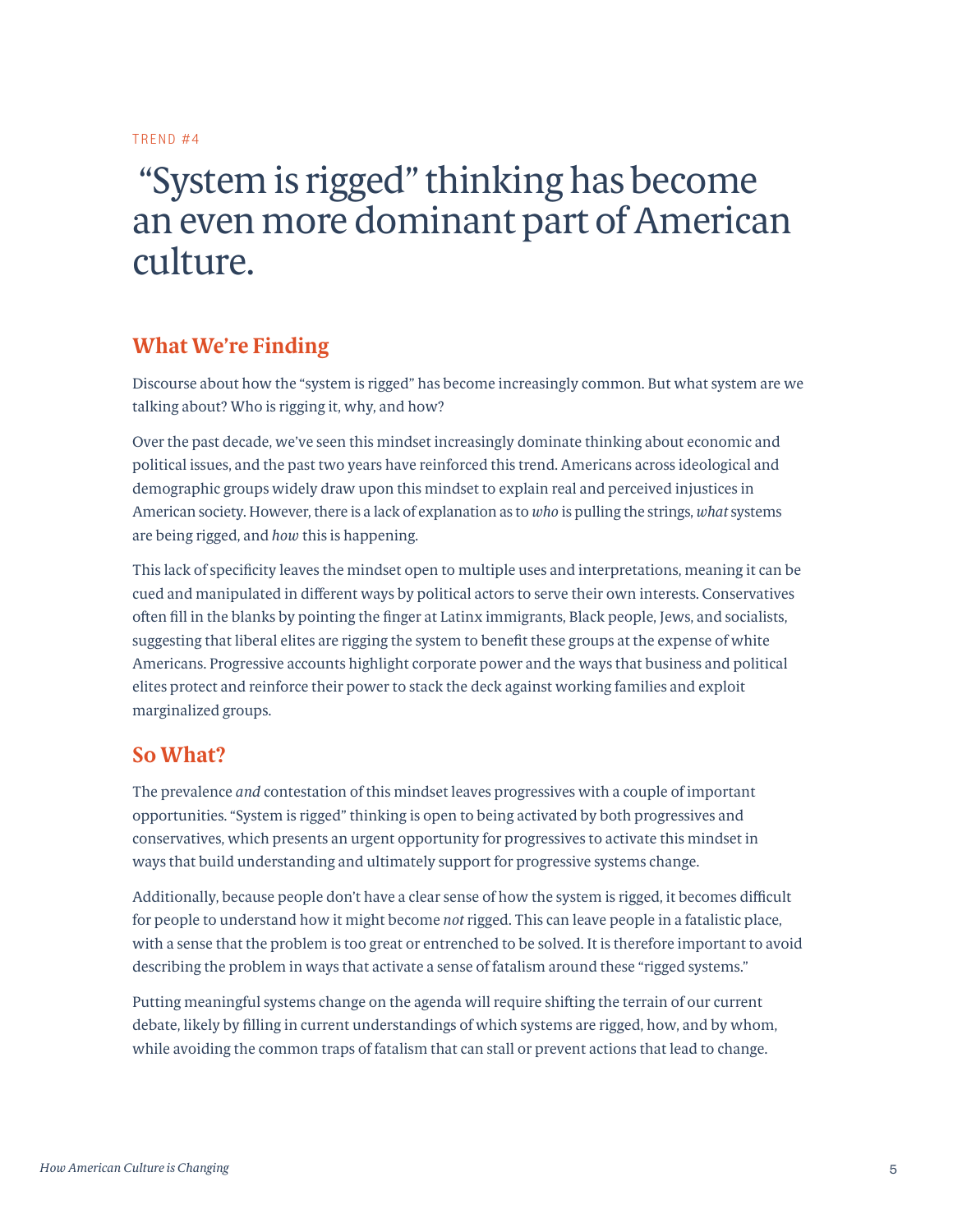### Across the political spectrum, people believe that government can and should be responsive to people's needs—but that it often isn't.

#### **What We're Finding**

While Americans tend to differ along ideological lines in their thinking about the proper role and function of government, we have found that across parties, people tend to think of government as inept and corrupt. This mindset has typically led to fatalism about what government can realistically accomplish and can diminish support for a range of public services. However, we have been surprised by the amount of positive talk about government's role throughout our research, with clear evidence emerging that people believe that government *can* and *should* be responsive to people's needs and concerns.

Despite the strengthening of the belief in a responsive government, we still see a general belief that even though our government can and should be responsive, it generally isn't. This points to the notion of the "submerged state"—the idea that people don't always recognize when the government *is* acting responsively. For instance, although government has failed in some remarkable ways over the past couple of years—roughly a million people have died of COVID in the US to date—the government has also been active during this time. Last year, President Biden signed the \$1.9 trillion American Rescue Plan (ARP). While many people likely associated \$1,400 relief checks with a government initiative, many other elements of the ARP, such as programs to reduce healthcare costs and expand housing relief, have gone largely unnoticed. This may be because they are federally funded but locally administered—an observable benefit from an invisible source.

#### **So What?**

This leaves us with a paradox. The rise in systemic thinking described above may be bringing the importance of government into clearer focus. As people increasingly recognize the role of systems in social problems they may see more of a need and role for government in the remediation of these issues. On the other hand, even though people believe government action is possible they often don't see when it's happening.

The good news is that, in the context of previous research showing the overwhelming dominance of pessimistic thinking about government, this substantial degree of optimism hints at the possible development of a more balanced way of thinking about government. Building support for much-needed policy interventions may require progressive leaders to make stronger connections between the actions the government is taking and the benefits people are feeling closer to home.